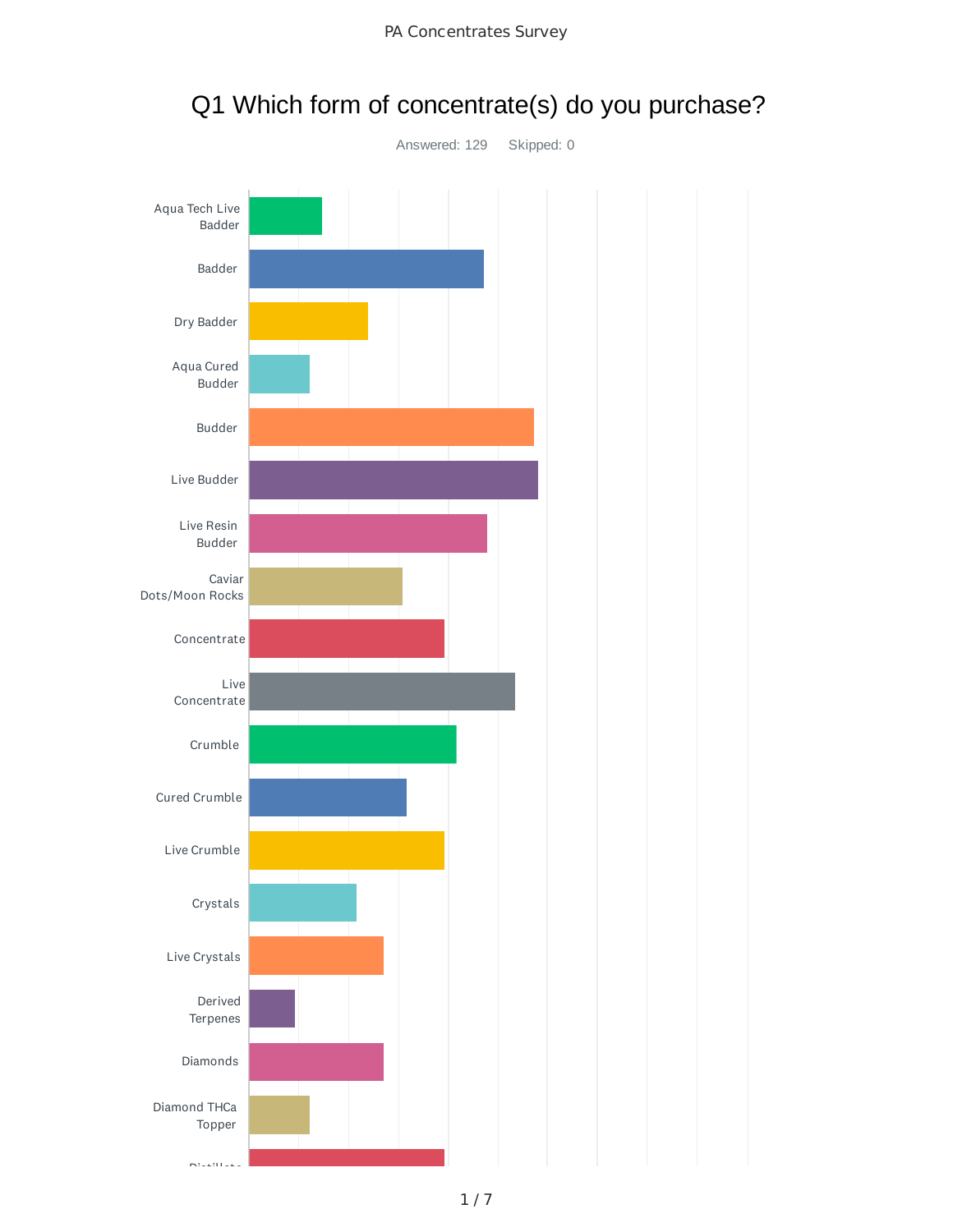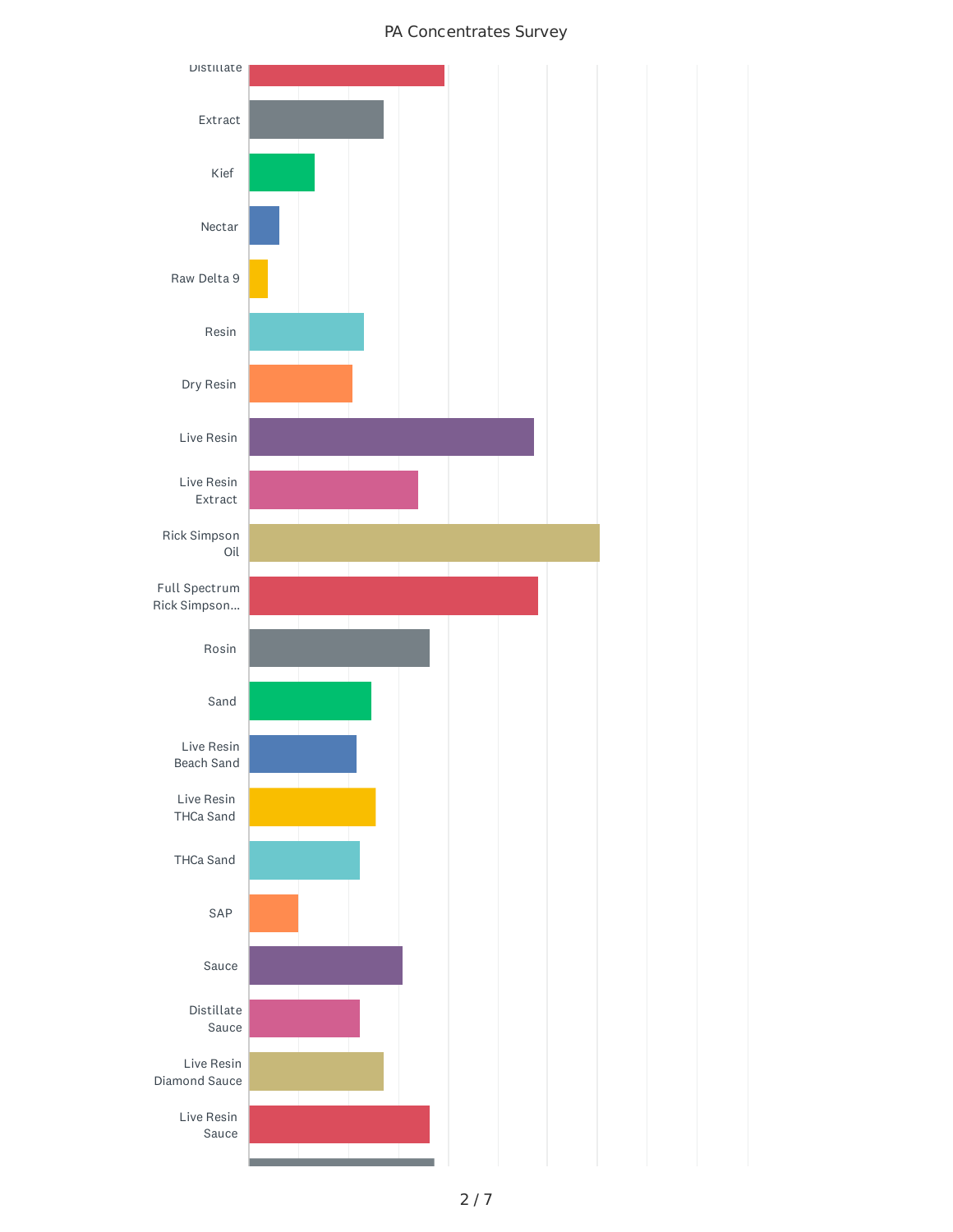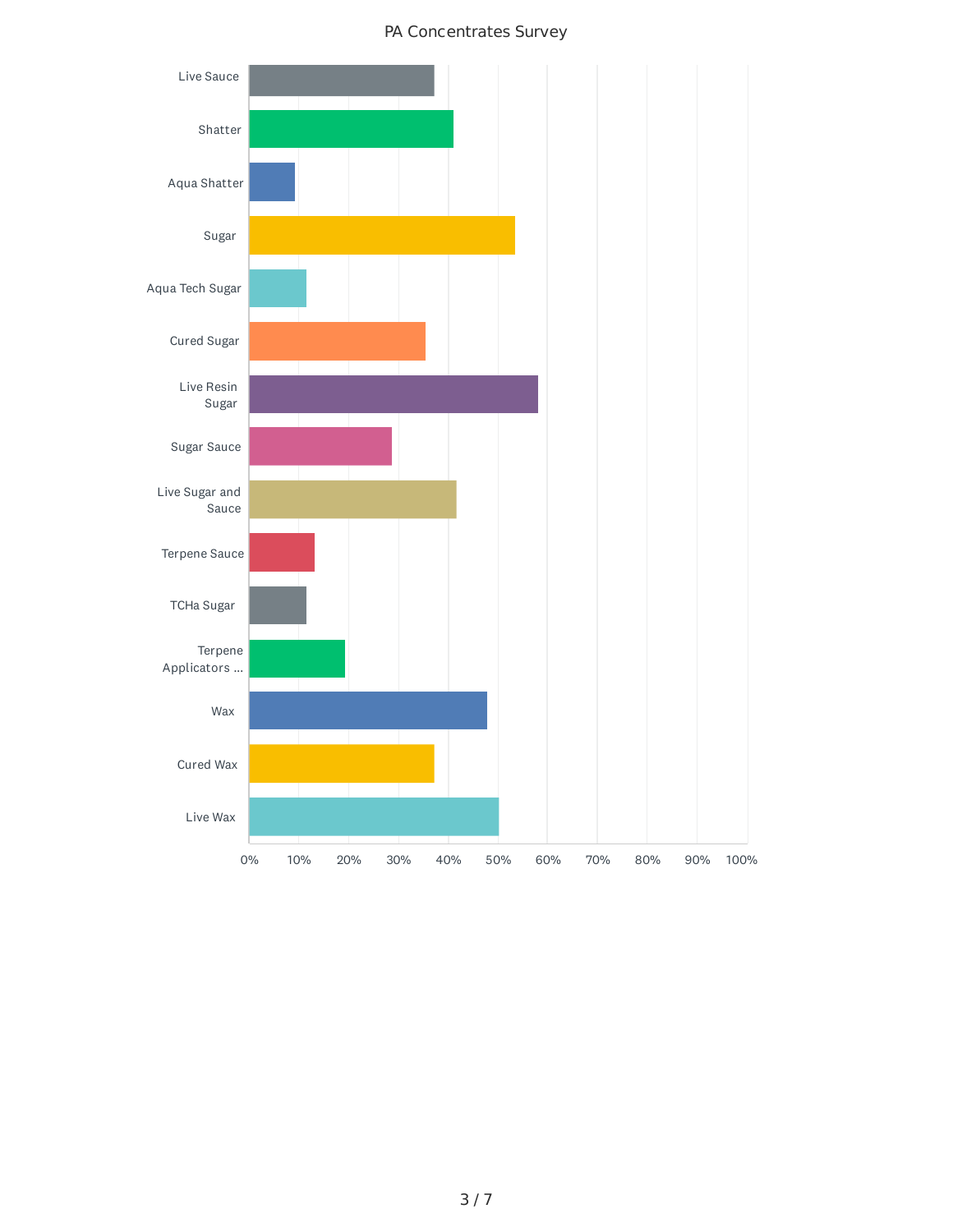| <b>ANSWER CHOICES</b>          | <b>RESPONSES</b> |            |
|--------------------------------|------------------|------------|
| Aqua Tech Live Badder          | 14.73%           | 19         |
| <b>Badder</b>                  | 47.29%           | 61         |
| Dry Badder                     | 24.03%           | 31         |
| Aqua Cured Budder              | 12.40%           | 16         |
| <b>Budder</b>                  | 57.36%           | 74         |
| Live Budder                    | 58.14%           | 75         |
| Live Resin Budder              | 48.06%           | 62         |
| Caviar Dots/Moon Rocks         | 31.01%           | 40         |
| Concentrate                    | 39.53%           | 51         |
| Live Concentrate               | 53.49%           | 69         |
| Crumble                        | 41.86%           | 54         |
| <b>Cured Crumble</b>           | 31.78%           | 41         |
| Live Crumble                   | 39.53%           | 51         |
| Crystals                       | 21.71%           | 28         |
| Live Crystals                  | 27.13%           | 35         |
| Derived Terpenes               | 9.30%            | 12         |
| Diamonds                       | 27.13%           | 35         |
| Diamond THCa Topper            | 12.40%           | 16         |
| <b>Distillate</b>              | 39.53%           | 51         |
| Extract                        | 27.13%           | 35         |
| Kief                           | 13.18%           | $17\,$     |
| Nectar                         | 6.20%            | $\, 8$     |
| Raw Delta 9                    | 3.88%            | $\sqrt{5}$ |
| Resin                          | 23.26%           | $30\,$     |
| Dry Resin                      | 20.93%           | 27         |
| Live Resin                     | 57.36%           | 74         |
| Live Resin Extract             | 34.11%           | 44         |
| Rick Simpson Oil               | 70.54%           | $91\,$     |
| Full Spectrum Rick Simpson Oil | 58.14%           | 75         |
| Rosin                          | 36.43%           | 47         |
| Sand                           | 24.81%           | 32         |
| Live Resin Beach Sand          | 21.71%           | 28         |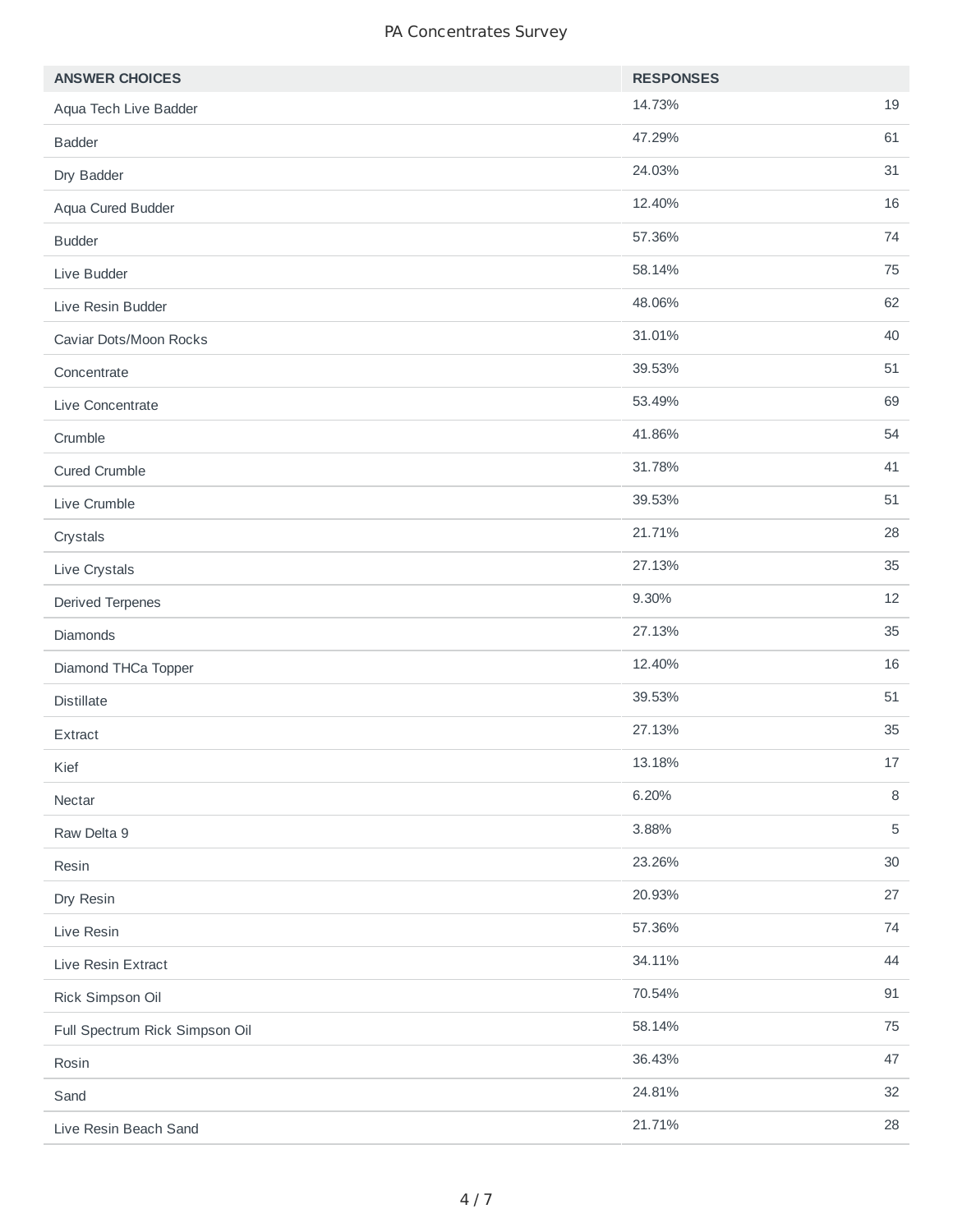| Live Resin THCa Sand            | 25.58% | 33<br>29 |
|---------------------------------|--------|----------|
| <b>THCa Sand</b>                | 22.48% |          |
| SAP                             | 10.08% | 13       |
| Sauce                           | 31.01% | 40       |
| <b>Distillate Sauce</b>         | 22.48% | 29       |
| Live Resin Diamond Sauce        | 27.13% | 35       |
| Live Resin Sauce                | 36.43% | 47       |
| Live Sauce                      | 37.21% | 48       |
| Shatter                         | 41.09% | 53       |
| Aqua Shatter                    | 9.30%  | 12       |
| Sugar                           | 53.49% | 69       |
| Aqua Tech Sugar                 | 11.63% | 15       |
| Cured Sugar                     | 35.66% | 46       |
| Live Resin Sugar                | 58.14% | 75       |
| Sugar Sauce                     | 28.68% | 37       |
| Live Sugar and Sauce            | 41.86% | 54       |
| Terpene Sauce                   | 13.18% | 17       |
| <b>TCHa Sugar</b>               | 11.63% | 15       |
| Terpene Applicators or Syringes | 19.38% | 25       |
| Wax                             | 48.06% | 62       |
| Cured Wax                       | 37.21% | 48       |
| Live Wax                        | 50.39% | 65       |
| Total Respondents: 129          |        |          |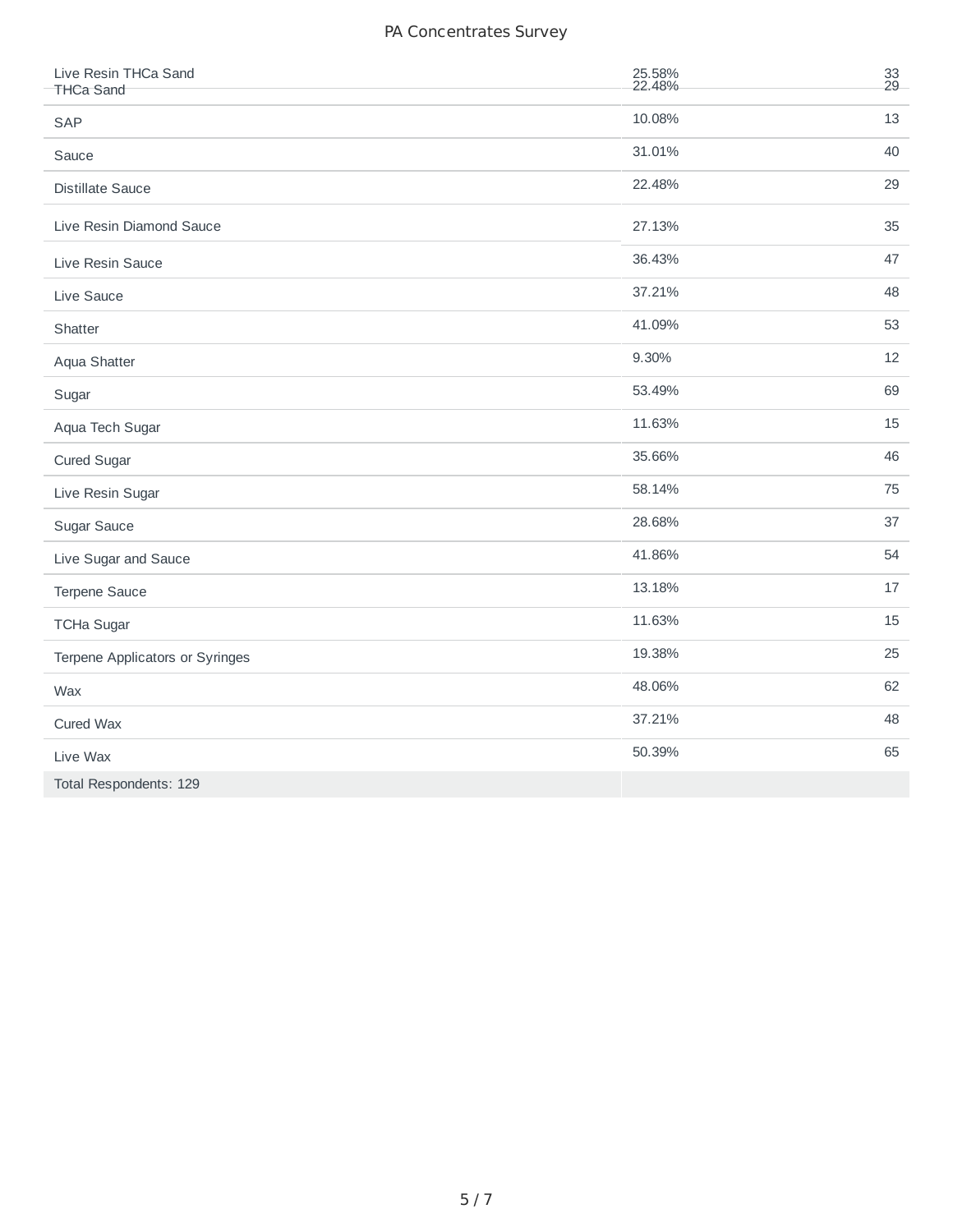### Q2 How important was the availability of concentrates to you when deciding to become a medical marijuana patient?



| <b>ANSWER CHOICES</b> | <b>RESPONSES</b> |     |
|-----------------------|------------------|-----|
| Extremely important   | 50.00%           | 64  |
| Very important        | 16.41%           | 21  |
| Somewhat important    | 16.41%           | 21  |
| Not so important      | 7.81%            | 10  |
| Not at all important  | 9.38%            | 12  |
| <b>TOTAL</b>          |                  | 128 |